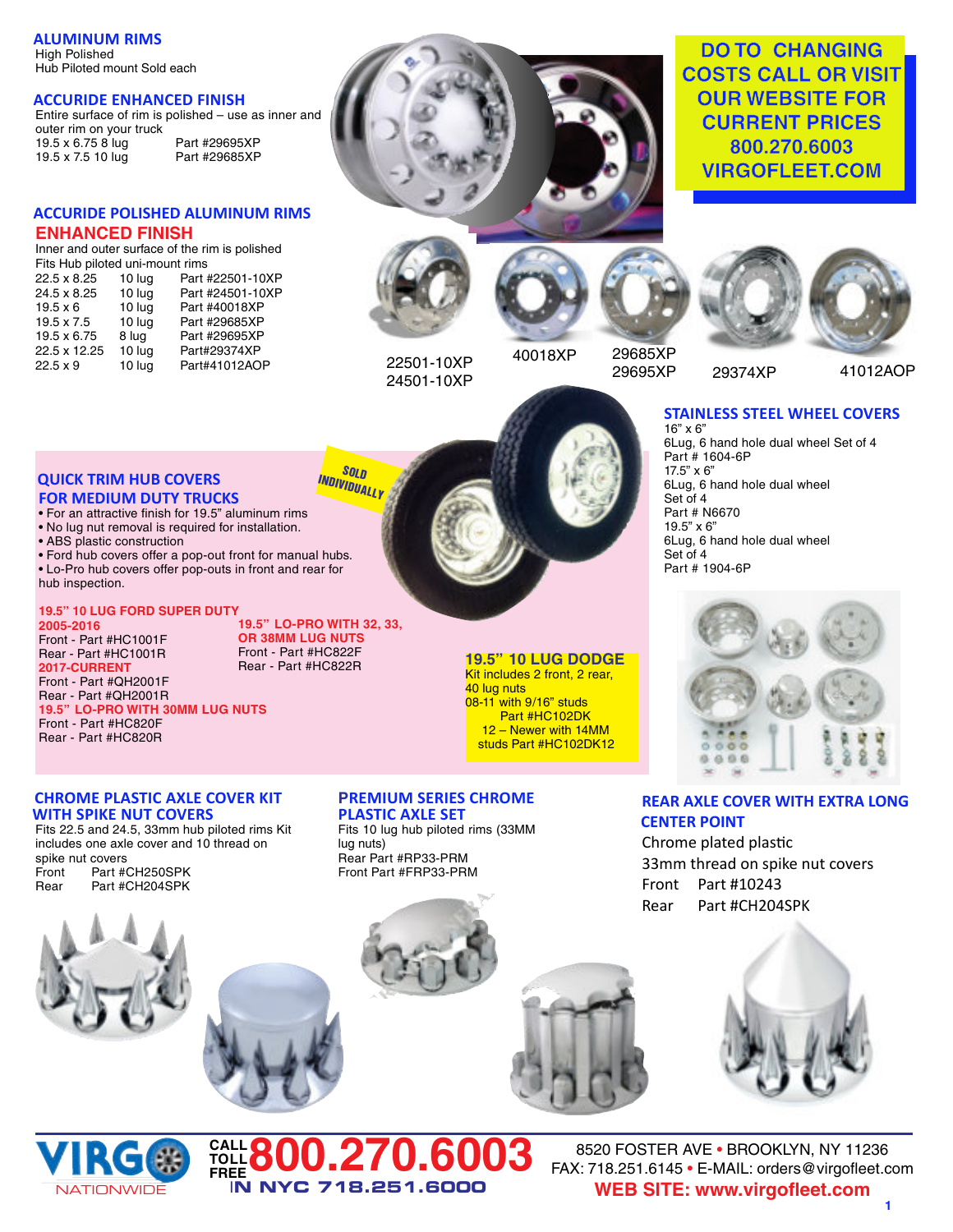

**COVERS**

**AMERICAN MADE** 22.5 Part #RW225MG 24.5 Part #RW245MG

\* Special design bracket that mounts to the axle

system\*

**STAINLESS STEEL REAL MAG HUB**

Stainless steel design fits aluminum hub piloted rims Installs easy and secure with center mount Gear-nut

### **DRIVE AXLE HUB COVERS**

• Polished Stainless Steel • Kit includes hub cover, mounting hardware & chrome plastic nut covers • Bolts directly to the axle bolts, no need to remove lug nuts Part #CH204SS-11

**AMERICAN MADE**

# **AXLE COVERS**

**TWO PIECE**

• Fits ten lug 22.5 and 24.5

For aluminum wheels

# **ONE PIECE**

For 19.5 wheels, 8 lug, 8-3/4" bolt circle For Part #CH205

# **FRONT HUB COVERS**

Chrome finish Fits standard stud piloted disc wheels Imported Part #CH255 Cone shaped Part #CH259

universal style American made front axle cover Stainless steel finish Fits stud or hub piloted rims, steel or aluminum Part #CH6215u S

# **BABY MOON REAR HUB COVERS**

8 1/2" DIAMETER HUB With 5/8" Studs Chrome Part #CH201 Stainless Part #CH201SS

**MONSTER L UG N UT COVERS** Fits 33MM lug nuts 5" TALL HEX STYLE Push on style Part #CH120HX Thread on style Part #CH120HXT

4 ¼" TALL CYLINDER STYLE

Thread on style Part #CH120CYN







# **EXTRA L ONG N UT COVERS**

4" tall • Fits 33mm lug nuts Thread on style • Chrome plastic finish Part #CH120XL



## **T OWERING INFERNO N UT COVERS**

Chrome plastic Fits 33MM lug nuts – push on style 4-1/8" tall Part #CH120FL pack of 10



**ECONOMY AXLE COVERS** Fits most 22.5" and 24.5" rims Includes 10 33mm thread on nut covers

**FRONT** Part #FRP33-ECO **REAR** Part #RP33-ECO

## **33MM CHROME SPIKE N UT COVER**

Push on style 4 7/8" tall Chrome plastic Part #CH120SPO









8520 FOSTER AVE • BROOKLYN, NY 11236 FAX: 718.251.6145 • E-MAIL: orders@virgofleet.com **WEB SITE: www.virgofleet.com**

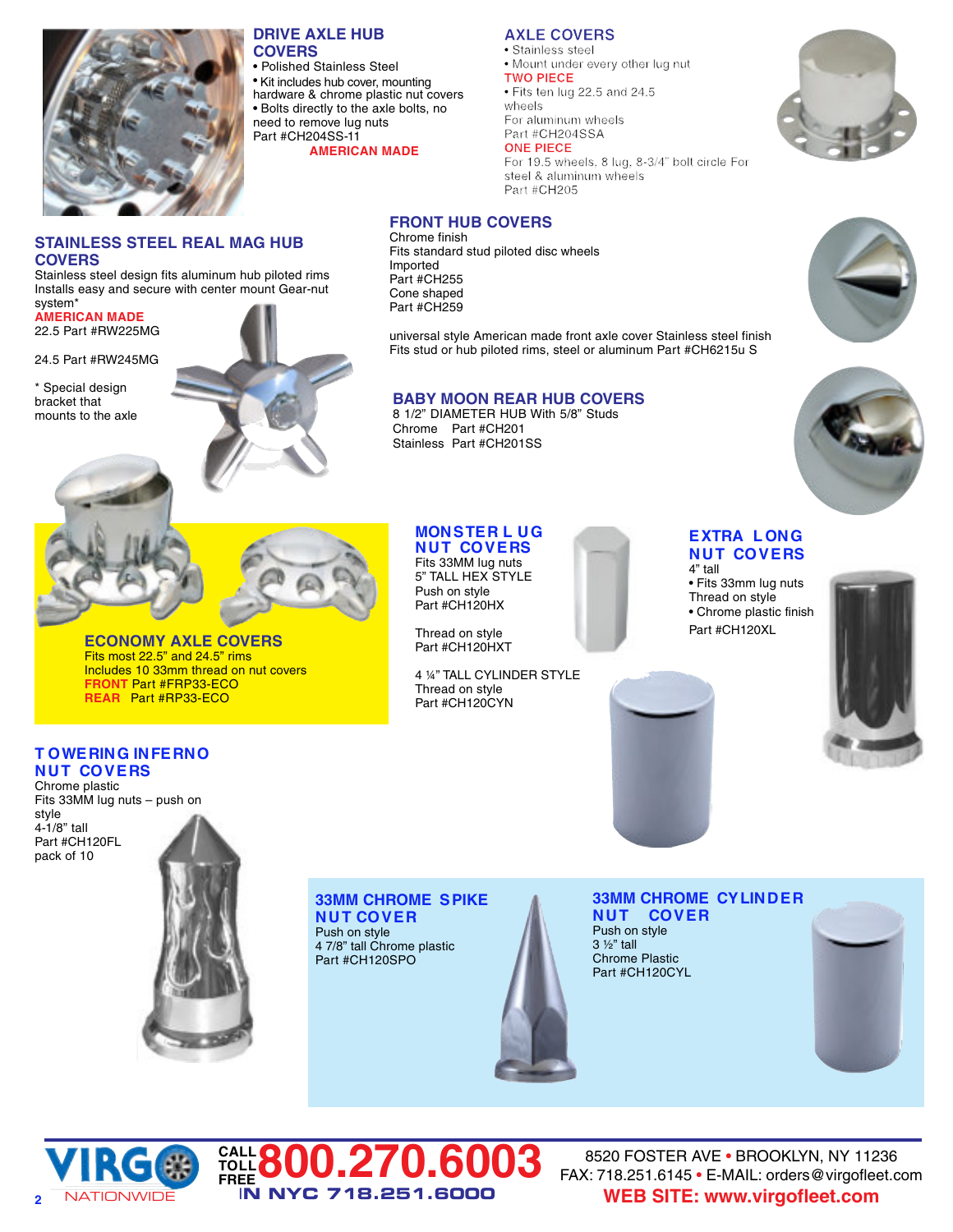

| <b>MODEL</b><br><b>YEAR</b> | <b>WHEEL</b><br><b>SIZE</b> | # OF<br><b>LUGS</b> | <b>HOLES</b>   | <b>SIMULATOR</b><br><b>STYLE</b>   | <b>PART</b><br>NO. |                |
|-----------------------------|-----------------------------|---------------------|----------------|------------------------------------|--------------------|----------------|
| Up to 2001                  | 16/16.5"                    | 8                   | $\overline{4}$ | Universal Under-Lug<br>Mount       | 1604               | set o F4       |
| 2001 to current             | 16/16.5"                    | 8                   | $\overline{4}$ | Universal Under-Lug<br>Mount       | 1604C              | set oF4        |
|                             | 19.5"                       | 8 (30mm<br>nuts)    | $\overline{4}$ | Over-The Lug Mount                 | 1950G              | set oF4        |
| 2008 to current             | 17"                         | 8                   | 5              | Over-The Lug Mount                 | 1917               | set oF4        |
|                             | 19.5"                       | 8 (33mm<br>nuts)    | $\overline{4}$ | Over-The Lug Mount                 | 19501              | set o F4       |
|                             | 19.5                        | 8 (33mm<br>nuts)    | 4              | Over-The Lug Mount-<br>Fronts only | 1950F              | set o F2       |
|                             | 16"                         | 10                  | $\overline{4}$ | Over-The Lug Mount                 | 1610               | set oF4        |
| 2015-current                | 16"                         | 6                   | 12             | Over-The Lug Mount                 | 1958M-5            | set oF4        |
| Up to 2002                  | 19.5"                       | 8                   | 5              | Over-The Lug Mount                 | 1958M              | set oF4        |
| 2003-2004                   | 19.5"                       | 8                   | 5              | Over-The Lug Mount                 | 1958M-2            | set o F4       |
| 2005-current                | 19.5"                       | 10                  | 5              | Over-The Lug Mount                 | 1958M-4            | set o F4       |
|                             | 16"                         | 8                   | 8              | Over-The Lug Mount                 | 1604-5             | 9 set o F<br>4 |
|                             | 16"                         | 6                   | 6              | Over-The Lug Mount                 | 1604-6P            | set oF4        |
|                             | 19.5"                       | 6                   | 6              | Over-The Lug Mount                 | 1904-6P            | 9 set o F<br>4 |
| 2008-current                | 19.5"                       | 10                  | 5              | Over-The Lug Mount                 | 1907               | set oF4        |
|                             | 22.5" x<br>8.25"            | 10                  | $\overline{c}$ | Universal Under-Lug<br>Mount       | 252F               | set o F2       |
|                             | 22.5" x<br>8.25"            | 10                  | 5              | Universal Under-Lug<br>Mount       | 252F-5             | set oF2        |
|                             | 24.5"x<br>8.25"             | 10                  | $\overline{c}$ | Universal Under-Lug<br>Mount       | 254F               | set of 2       |
|                             | 22.5"x<br>8.25"             | 10                  | $\mathbf{2}$   | Universal Under-Lug<br>Mount       | 252R               | set o F2       |
|                             | 22.5" x<br>8.25"            | 10                  | 5              | Universal Under-Lug<br>Mount       | 252R-5             | set o F2       |
|                             | 24.5" x<br>8.25"            | 10                  | $\overline{2}$ | Universal Under-Lug<br>Mount       | 254R               | set o F2       |
| Wheel #29001                | 22.5" x<br>7.5"             | 10                  | 5              | Over-The Lug Mount                 | 252-4              | set o F4       |
| Wheel #27403                | 22.5" x<br>7.5"             | 10                  | $\overline{2}$ | Over-The Lug Mount                 | 252-5              | set o F4       |
|                             |                             |                     |                |                                    | # OF HAND          |                |

\*SUPPLY THE WHEEL NUMBER ON THE FRONT RIM AND SPECIFY 1 1/2" OR 33MM LUG NUTS. AXLE AND LUG NUT COVERS INCLUDED

**FREE800.270.6003**

I**N NYC 718.251.6000**



**CALL TOLL**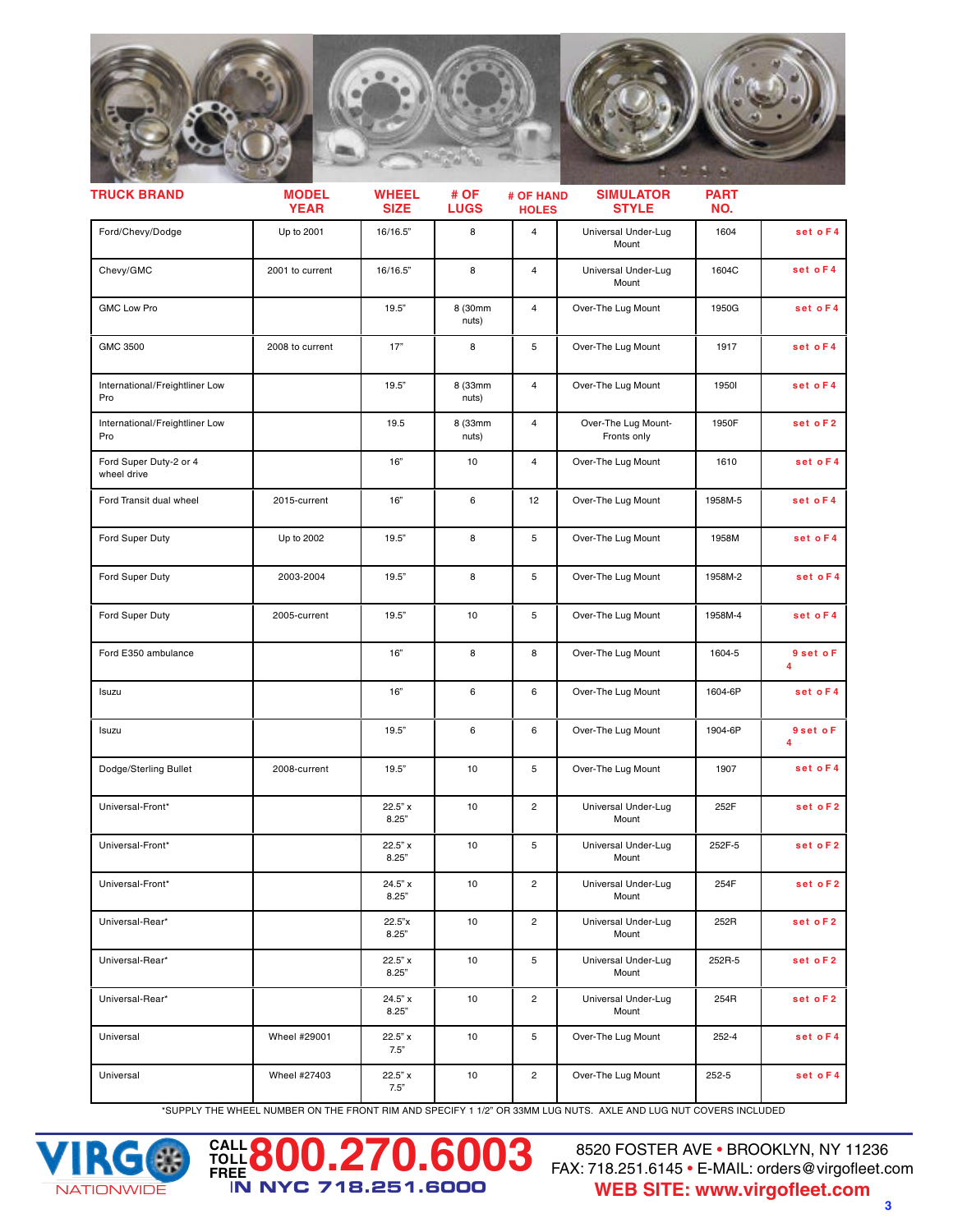

# **EXTREME WINTER PERFORMANCE**

Z-Shaped Cross member pattern provides constant contact between the tire, cross member and the road. Easier installation and removal.

Greater durability and lower potential for vehicle damage. Superior starting, stopping and cornering performance. Lower operating space requirements around drive tires.

Sold in pairs. All fasteners and tensioners included, where required. Clear illustrated instructions included. Meets or exceeds S.A.E. Class "S" clearance requirements. Manganese alloy cross members.



Designed for all high demand, high performance fleets such as tow truck, police and emergency fleets, and other municipality facilities.



Z performance for vehicles with very limited operating clearance around the drive tires.



For the commercial user.

Greater durability and weight savings of at least 20% compared to conventional link tire chains. Approved by CalTrans under minimum chain up requirements over I-80 at Donner Pass.

**FREE800.270.6003**

I**N NYC 718.251.6000**

| <b>TIRE SIZE</b> | <b>SUPERZ</b> | <b>SUPER Z6</b> | <b>SUPERZ8</b> | <b>Z CHAIN</b>   |
|------------------|---------------|-----------------|----------------|------------------|
| 225/70-19.5      | ZT741         | SZ441           |                | Z579             |
| 225/75-19.5      | ZT747         | SZ447           |                | Z579             |
| 245/70-19.5      |               | SZ451           |                | Z583             |
| 245/70-19.5      |               |                 | SZ462          |                  |
| 245/70-19.5      | ZT835         |                 |                |                  |
| 245/75-19.5      | ZT835         |                 |                |                  |
| 245/75-19.5      |               |                 | SZ462          |                  |
| 245/75-16        | ZT735         |                 | SZ435          | Z <sub>575</sub> |
| $11 - 22.5$      | ZT881         |                 |                |                  |
| 295/75-22.5      | ZT881         |                 |                |                  |
| $12 - 22.5$      | ZT887         |                 |                |                  |
| 315/80-22.5      | ZT887         |                 |                |                  |
| $11 - 24.5$      | ZT887         |                 |                |                  |
| 245/75-22.5      | ZT859         |                 |                |                  |



# **SPIKE NUT COVERS CHROME PLASTIC FINISH**

| $\bullet$ 4" tall      | Part #   | Size          |
|------------------------|----------|---------------|
| • Sold in pack of 10   | CH113SPK | 7/16"         |
| Part #CH120SPK         | CH109SPK | $\frac{1}{2}$ |
| • 1-1/2" push-on style | CH114SPK | 9/16"         |
| $\bullet$ 4" tall      | CH111SPK | 5/8"          |
| • Sold in pack of 10   | CH115SPK | 11/16"        |
| Part #CH101SPK         | CH108SPK | 3/4"          |
|                        | CH117SPK | 15/16"        |
|                        | CH106SPK | $1 - 1/8"$    |



**L U G N U T C O V E R P U L L E R** • Heavy gauge steel • Zinc plated/ vinyl coated

• Fits all sizes Part #CH150

> 8520 FOSTER AVE • BROOKLYN, NY 11236 FAX: 718.251.6145 • E-MAIL: orders@virgofleet.com **WEB SITE: www.virgofleet.com**